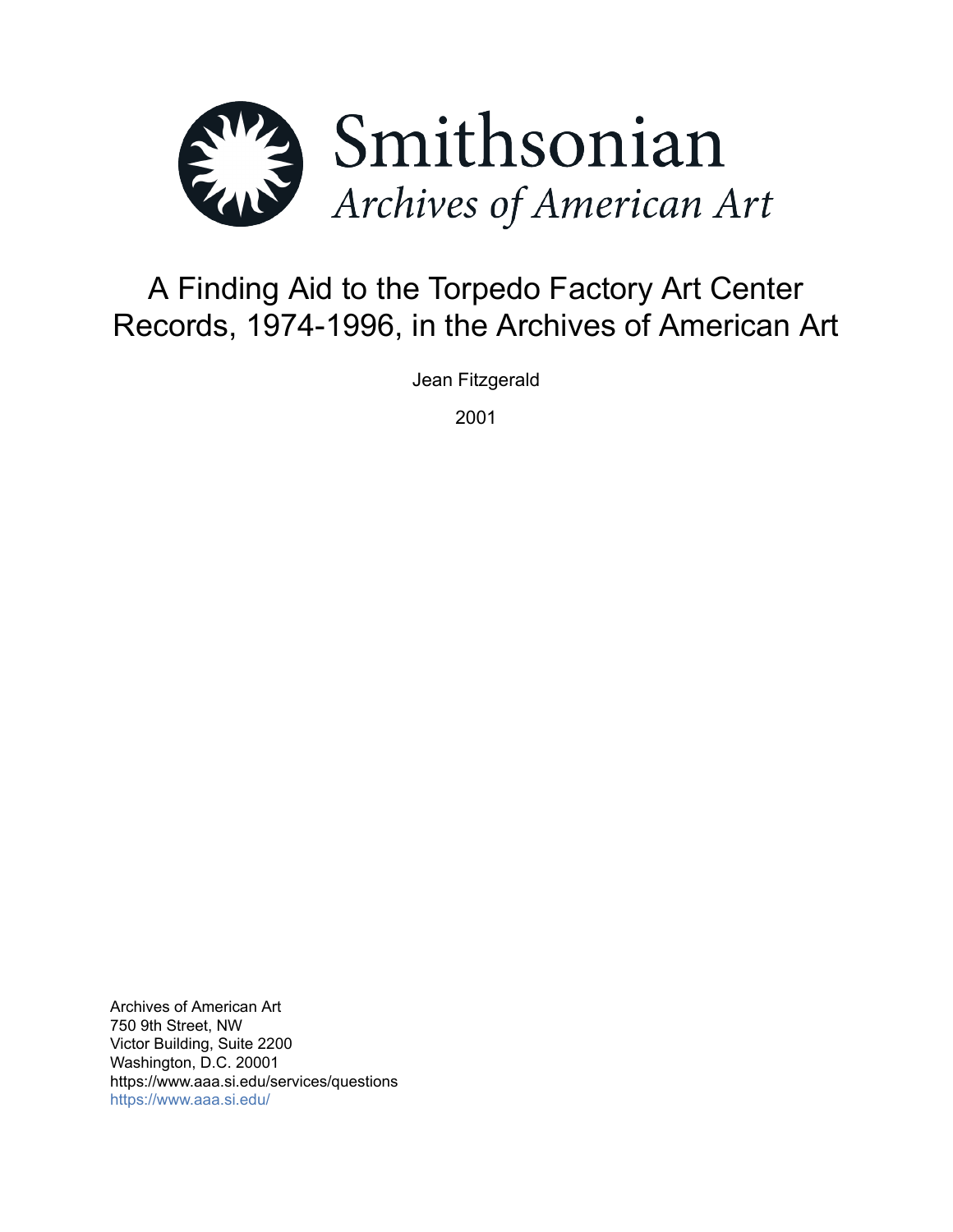# **Table of Contents**

<span id="page-1-0"></span>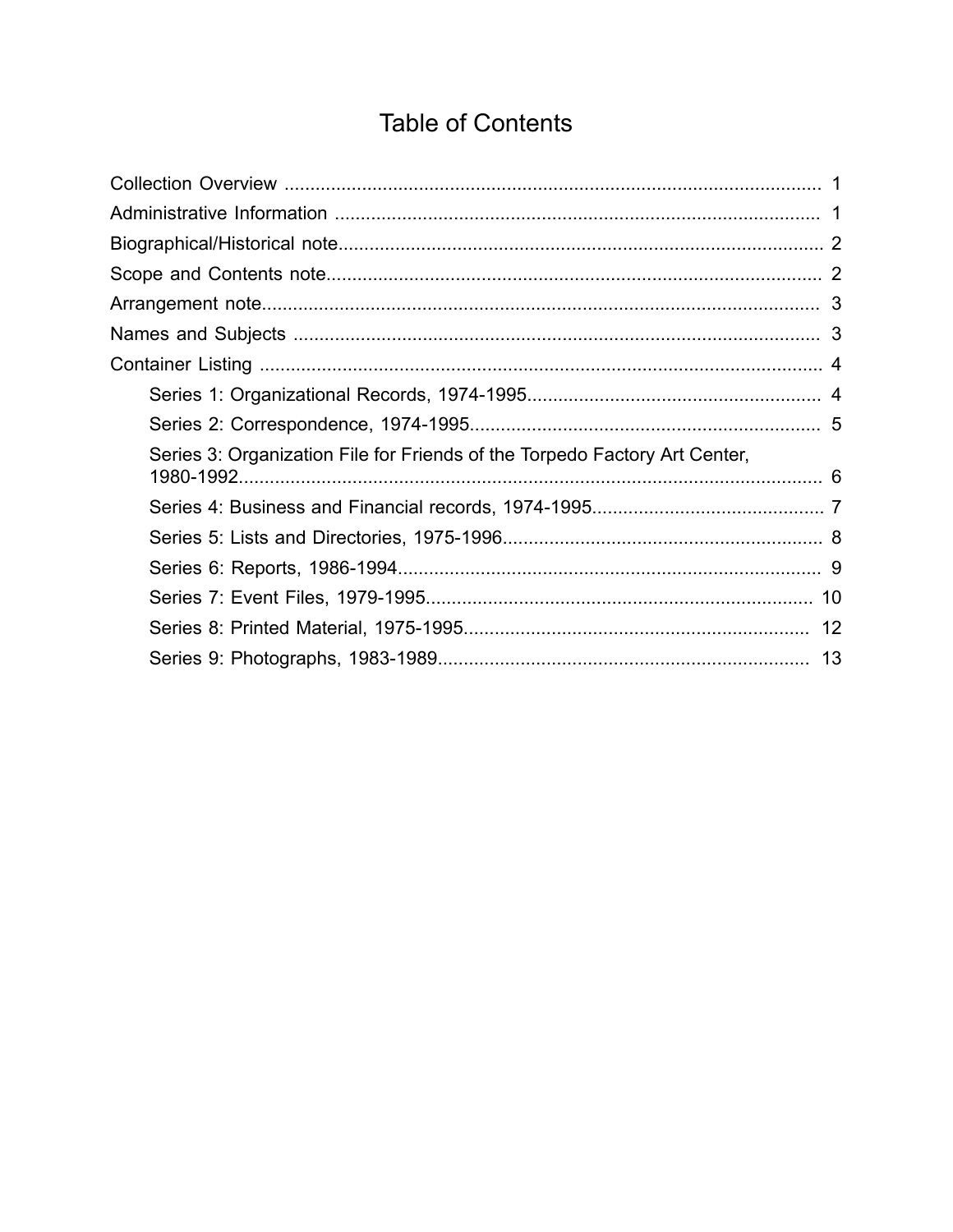# <span id="page-2-0"></span>**Collection Overview**

| <b>Repository:</b> | Archives of American Art                                                                                                                                                                                                                                                                                                                                                                                                                 |
|--------------------|------------------------------------------------------------------------------------------------------------------------------------------------------------------------------------------------------------------------------------------------------------------------------------------------------------------------------------------------------------------------------------------------------------------------------------------|
| Title:             | Torpedo Factory Art Center records                                                                                                                                                                                                                                                                                                                                                                                                       |
| Date:              | 1974-1996                                                                                                                                                                                                                                                                                                                                                                                                                                |
| Identifier:        | AAA.torpfaca                                                                                                                                                                                                                                                                                                                                                                                                                             |
| Creator:           | Torpedo Factory Art Center                                                                                                                                                                                                                                                                                                                                                                                                               |
| Extent:            | 4.7 Linear feet                                                                                                                                                                                                                                                                                                                                                                                                                          |
| Language:          | English.                                                                                                                                                                                                                                                                                                                                                                                                                                 |
| Summary:           | The records of the Torpedo Factory Art Center measure 4.7 linear<br>feet and date from 1974-1996. The collection documents the history,<br>operations, and activities of one of the largest and longest-running<br>artist collaboratives in the United States and includes organizational<br>records, correspondence, business and financial records, lists and<br>directories, reports, event files, printed material, and photographs. |

# <span id="page-2-1"></span>**Administrative Information**

#### Acquisition Information

The collection was donated to the Archives of American Art in 1998 by Penelope C. Barringer for the Torpedo Factory Artists' Association.

### Processing Information

This collection was processed by Jean Fitzgerald in 2001.

#### Preferred Citation

Torpedo Factory Art Center records, 1974-1996. Archives of American Art, Smithsonian Institution.

#### **Restrictions**

The collection is open for research. Use requires an appointment.

#### Terms of Use

The Archives of American Art makes its archival collections available for non-commercial, educational and personal use unless restricted by copyright and/or donor restrictions, including but not limited to access and publication restrictions. AAA makes no representations concerning such rights and restrictions and it is the user's responsibility to determine whether rights or restrictions exist and to obtain any necessary permission to access, use, reproduce and publish the collections. Please refer to the [Smithsonian's](https://www.si.edu/termsofuse) Terms of Use for additional information.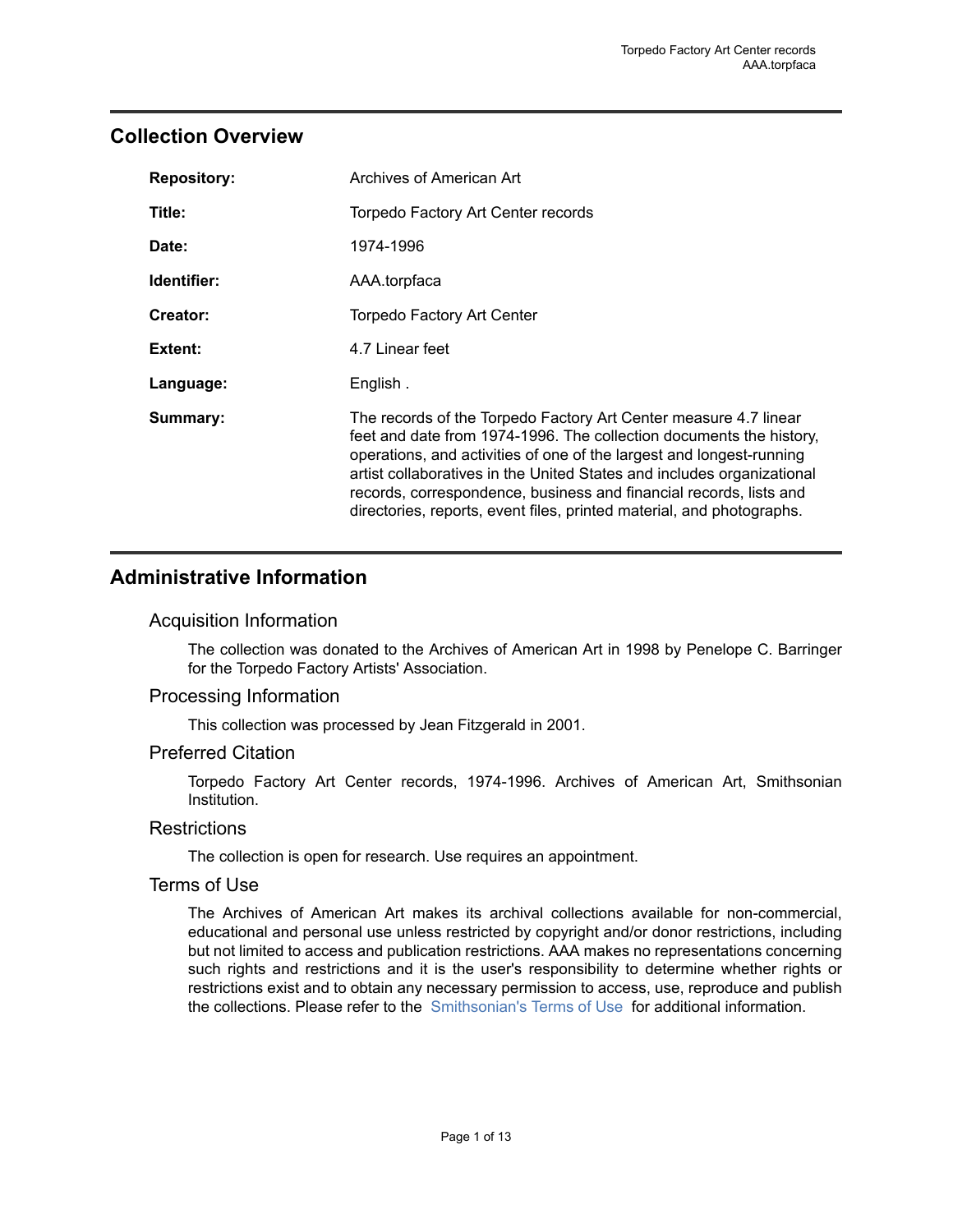# <span id="page-3-0"></span>**Biographical Note**

Construction of the original U.S. Naval Torpedo Station on the Potomac River, in Alexandria, Virginia, began on November 12, 1918. This station was responsible for the manufacture and maintenance of torpedoes for the next five years, when work stopped and the building served as a munitions storage facility until World War II. At this time, round-the-clock production of both submarine-borne and airborne torpedoes resumed, and ten buildings were added to the complex to accommodate the increased activity.

Torpedo production halted in 1945, and eventually the buildings were used for storage by various federal agencies, including Congress and the Smithsonian Institution. In 1969, the City of Alexandria bought the complex of buildings, but an acceptable plan for their use was not found for several years.

Marian Van Landingham, a delegate for the State of Virginia, President of the Alexandria-based Art League, and Projects and Programs Director of the Alexandria Bicentennial Commission, proposed a project to renovate two of the buildings into working studio spaces for artists. Her proposal was endorsed by the Commission in December 1973, and renovations began in May 1974. Artists worked to remove 40 truckloads of debris from the buildings and, after City crews constructed partial studio walls, they painted the interior. The Torpedo Factory Art Center opened to the public in September, 1974. The new complex of artists' studios was filled from a list of juried artists, and Marian Van Landingham became the first Director of the Art Center.

By 1983, the building needed major repairs and improvements. As part of a federal program sale/lease-back agreement, the building was sold to Alexandria Art Center Associates (AACA), leased back from AACA by the City, and subleased to the Torpedo Factory Artists' Association. As part of the sale agreement, the City had a one time repurchase option to be exercised in 1998. On September 1, 1998 the Artists' Association took over all management of the building, and the City now acts as landlord.

In 1998, the Torpedo Factory Art Center boasted of more than eight hundred thousand visitors annually, with eighty-three studios, five cooperative galleries, an art school, and an archaeology laboratory and museum. The artists form the Torpedo Factory Artists Association. The center is also supported by the Friends of the Torpedo Factory.

# <span id="page-3-1"></span>**Scope and Contents**

The Torpedo Factory Art Center records span the years 1974 to 1996, and measure 4.7 linear feet. They consist of organizational records, correspondence, an organization file for Friends of the Torpedo Factory Art Center, business and financial records, lists and directories, reports, event files, printed material, and photographs which document the history, operations, and activities of one of the largest and longest-running artist collaboratives in the United States.

The Organizational Records Series describes the origins and operation policy of the Art Center through brief histories and copies of the constitution and by-laws. It includes minutes of meetings and ballots from elections of area representatives.

The Correspondence Series includes both external and internal memoranda and letters. These communications primarily discuss gallery business and operations of the Art Center and its interaction with the community. Additional correspondence is found in the Organization File for the Friends of the Torpedo Factory Art Center Series and the Event Files Series.

The Organization File for the Friends of the Torpedo Factory Art Center Series contains by-laws, correspondence, and newsletters which illustrate this entity's important role in fund-raising and out-reach teaching programs.

The Business and Financial Records Series contains leasing policy statements, tax records, insurance records, general budget information, payroll ledgers, rent records, dues assessments, information desk accounts, publicity receipts, and miscellaneous receipts which document the varied legal and fiscal procedures required in the operation of a large artist collaborative.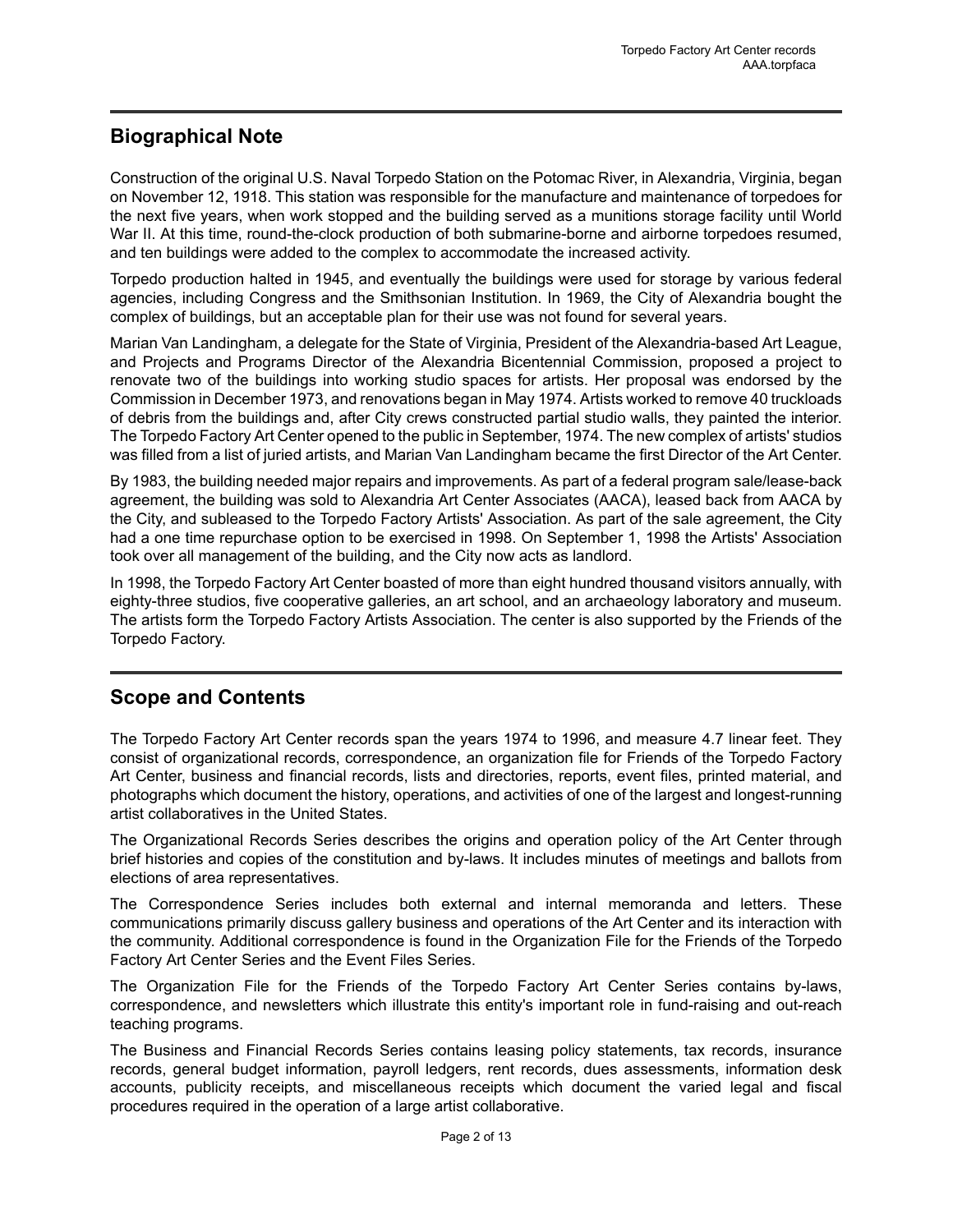The Notes Series contains lists of artists' names, artist directories, minutes of meetings, ballots from elections of area representatives, responses to various questionnaires and surveys, and miscellaneous notes which support other series with more detailed information.

The Reports Series contains reports which describe the Art Center's interaction with the surrounding community.

The Event Files Series contains correspondence, receipts, notes, and printed material concerning the planning and execution of a wide range of special events from the large annual fund-raising Mardi Gras Costume Ball to the "Art in the Vineyards" competition held between the Art Center's artists.

The Printed Material Series contains clippings, newsletters from both the Art Center and other arts organizations, exhibition announcements and brochures.

The Photographs Series consists of photographs of the Torpedo Factory Art Center, miscellaneous artists, events, and art works.

## <span id="page-4-0"></span>**Arrangement**

The Torpedo Factory Art Center records are arranged as nine series, based on type of document. Each series has been arranged chronologically.

Missing Title:

- Series 1: Organizational Records, 1974-1995 (box 1, 0.9 linear ft.)
- Series 2: Correspondence, 1974-1995 (boxes 1-2, 1.4 linear feet)
- Series 3: Organization File for Friends of the Torpedo Factory Art Center, 1980-1992 (box 3, 8 folders)
- Series 4: Business and Financial Records, 1974-1995 (boxes 3-4, 1.3 linear ft.)
- Series 5: Lists and Directories, 1975-1996 (box 4, 8 folders)
- Series 6: Reports, 1986-1994 (box 4, 5 folders)
- Series 7: Event Files, 1979-1995 (box 4, 0.3 linear feet)
- Series 8: Printed Material, 1975-1995 (box 5, 24 folders)
- Series 9: Photographs, 1983-1989 (box 5, 10 folders)

### <span id="page-4-1"></span>Names and Subject Terms

This collection is indexed in the online catalog of the Smithsonian Institution under the following terms:

Subjects:

Art, Modern -- 20th century -- Virginia Artists -- Virginia

Names:

Torpedo Factory Art Center. Friends Torpedo Factory Artists' Association

Functions:

Art centers -- Virginia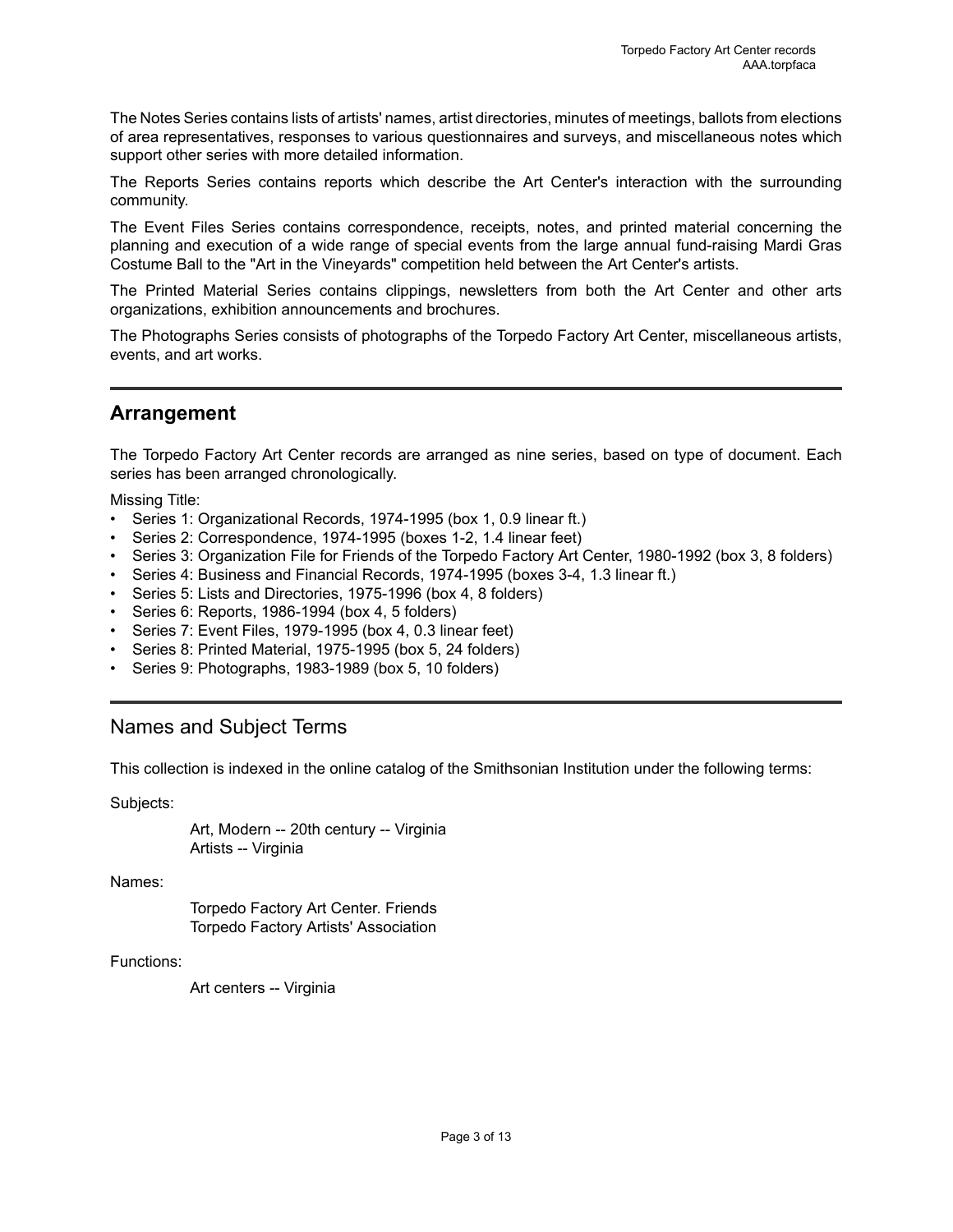# <span id="page-5-0"></span>**Container Listing**

# <span id="page-5-1"></span>Series 1: Organizational Records, 1974-1995

|                                                        | 0.9 Linear feet (Box 1)                                                                                         |                                                                    |  |  |
|--------------------------------------------------------|-----------------------------------------------------------------------------------------------------------------|--------------------------------------------------------------------|--|--|
| Scope and<br>Contents:                                 | This series describes the history, founding, and organizational structure of the Torpedo<br>Factory Art Center. |                                                                    |  |  |
| Arrangement:<br>The files are arranged chronologically |                                                                                                                 |                                                                    |  |  |
| Box 1, Folder 1                                        |                                                                                                                 | Brief histories, 1975-1994                                         |  |  |
| Box 1, Folder 2-3                                      |                                                                                                                 | Constitution and by-laws, 1977-1990, undated                       |  |  |
| Box 1, Folder 4-22                                     |                                                                                                                 | Minutes of meetings, 1974-1994                                     |  |  |
| Box 1, Folder 23-24                                    |                                                                                                                 | Ballots from elections of area representatives, 1988-1990, undated |  |  |
| Box 1, Folder 25                                       |                                                                                                                 | Responses to publicity questionnaire, undated                      |  |  |
| Box 1, Folder 26                                       |                                                                                                                 | Responses to sales questionnaire, 1984                             |  |  |
| Box 1, Folder 27                                       |                                                                                                                 | Responses to question of an open evening on, Aug 12, 1991          |  |  |
| Box 1, Folder 28                                       |                                                                                                                 | Responses to question of open evenings on Thursdays, 1991          |  |  |
| Box 1, Folder 29                                       |                                                                                                                 | Responses to question of open evenings on Thursdays, 1993          |  |  |
| Box 1, Folder 30                                       |                                                                                                                 | National Park Service visitation numbers, 1993                     |  |  |
| Box 1, Folder 31                                       |                                                                                                                 | Responses to visitors' survey, 1993                                |  |  |
| Box 1, Folder 32                                       |                                                                                                                 | Results of Visitor Impact Study, 1994                              |  |  |
| Box 1, Folder 33-34                                    |                                                                                                                 | Results of Comprehensive Arts Center Survey, 1995                  |  |  |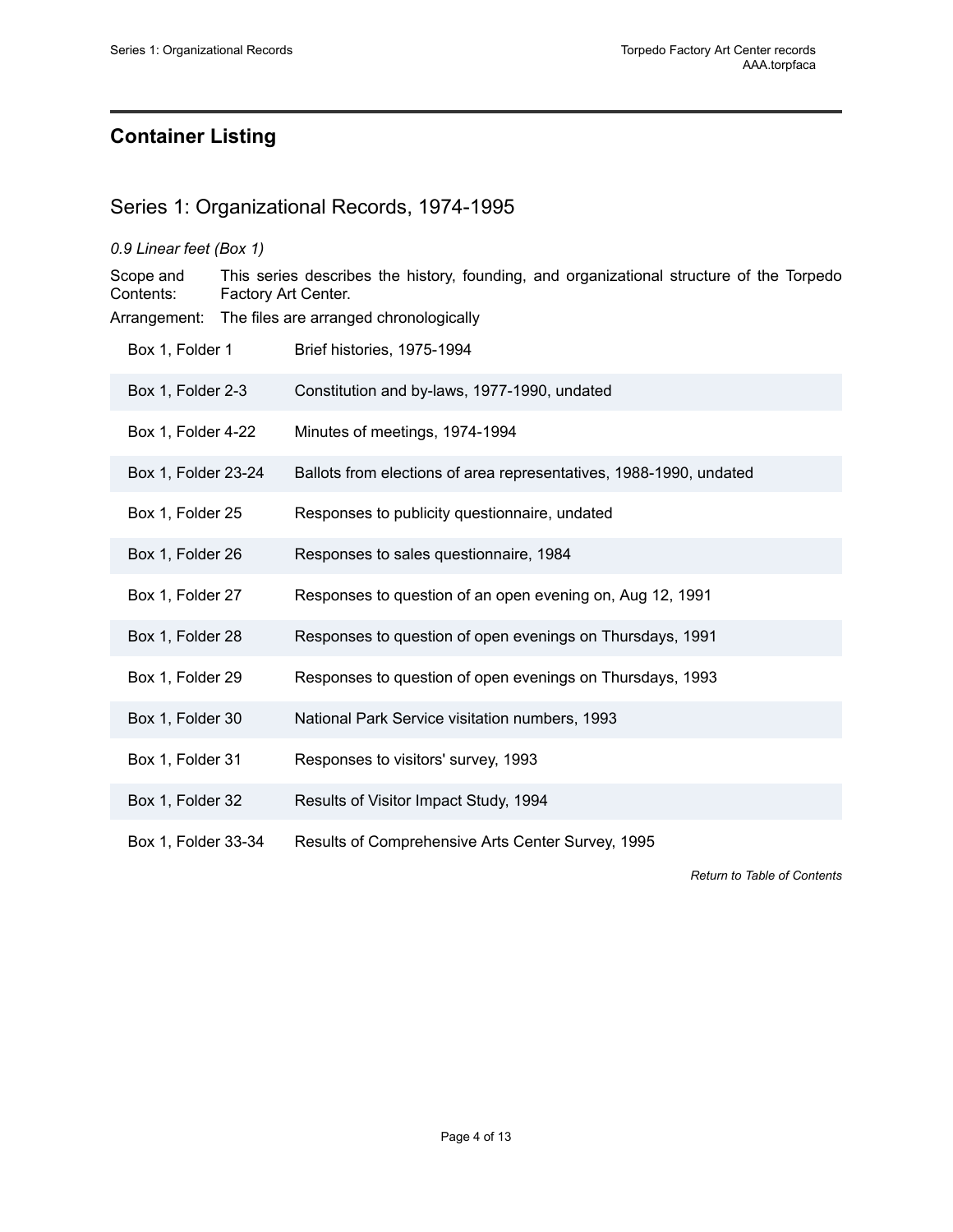# <span id="page-6-0"></span>Series 2: Correspondence, 1974-1995

#### *1.4 Linear feet (Boxes 1-2)*

- Scope and Contents: This series consists of both external and internal communications which discuss the business of the Torpedo Factory Art Center, including legal and financial matters, and the planning of exhibitions, events, and classes. Correspondents include Marian Van Landingham, Margaret Alderson, James Dean, and Betty Rice Seim. Additional correspondence is found in the Organization File for the Friends of the Torpedo Factory Art Center Series and the Event Files Series.
- Arrangement: The files are arranged chronologically.
	- Box 1, Folder 35 Correspondence, undated
	- Box 1, Folder 36-66 Correspondence, 1974-1985
	- Box 2, Folder 1-67 Correspondence, 1986-1995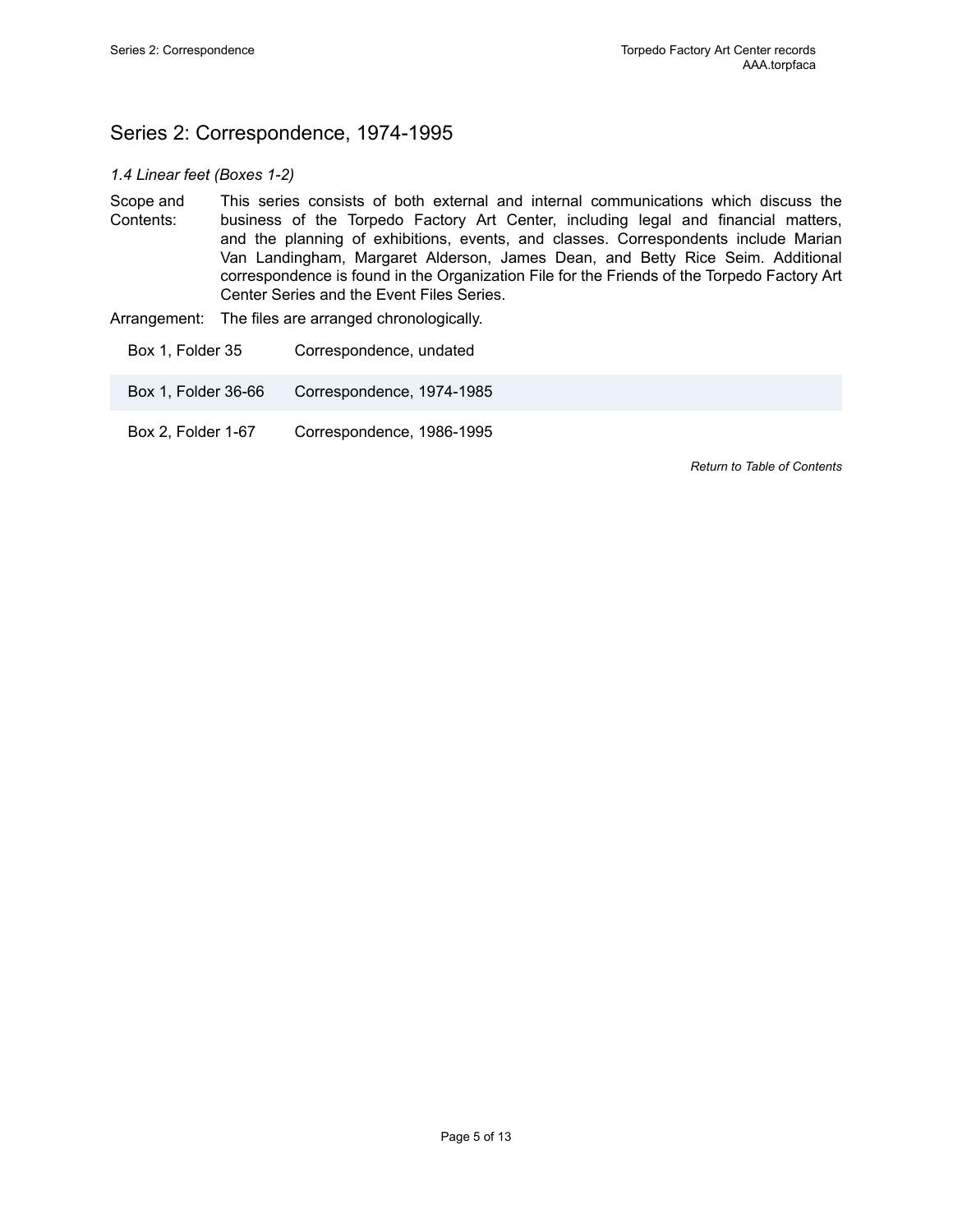# <span id="page-7-0"></span>Series 3: Organization File for Friends of the Torpedo Factory Art Center, 1980-1992

*8 Folders (Box 3)*

Scope and Contents: This series includes copies of the Friends of the Torpedo Factory Art Center bylaws, correspondence primarily concerning fund-raising and outreach teaching programs, newsletters, and brochures.

Arrangement: The files are arranged chronologically

Box 3, Folder 1 By-laws and articles of incorporation, 1980

- Box 3, Folder 2-6 Correspondence, 1984-1992
- Box 3, Folder 7-8 Printed material, 1986-1991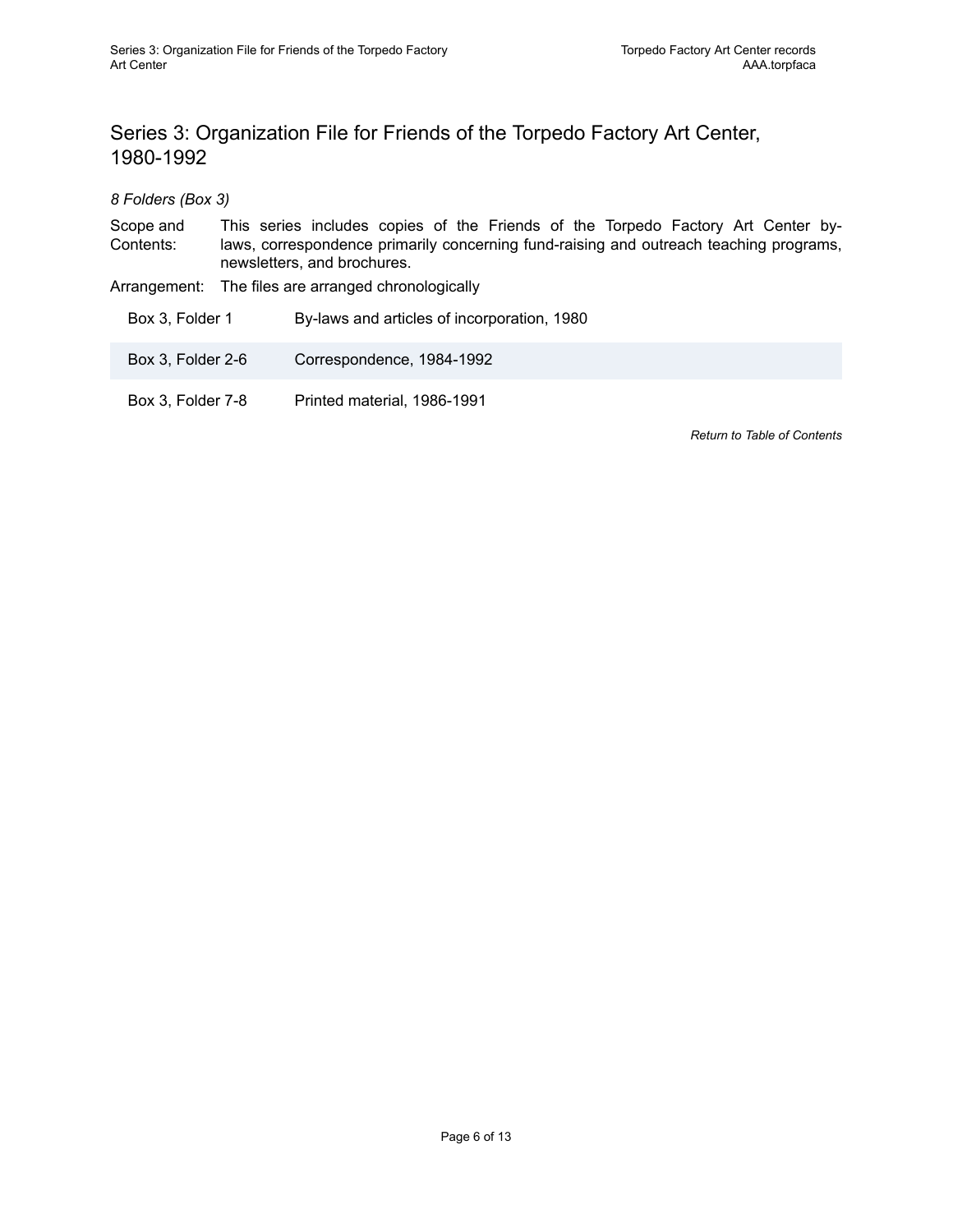# <span id="page-8-0"></span>Series 4: Business and Financial records, 1974-1995

#### *1.3 Linear feet (Boxes 3-4)*

- Scope and Contents: These files document various legal and financial transactions, and include leasing policies, tax records, insurance records, general budget information, payroll ledgers, rent records, dues assessments, information desk accounts, publicity receipts, and miscellaneous receipts. The leasing policies include signed subleasing agreements, 1983. The general budget information includes miscellaneous check registers, income and expense ledgers, cost projections, and a report of net cost analysis.
- Arrangement: The files are arranged chronologically.

| Box 3, Folder 9-32  | Leasing policies, 1982-1994, 1979                                                     |
|---------------------|---------------------------------------------------------------------------------------|
| Box 3, Folder 33-41 | Eviction file, 1984-1993                                                              |
| Box 3, Folder 42-55 | Tax records, 1976-1990                                                                |
| Box 3, Folder 56    | Insurance records, 1983-1984                                                          |
| Box 3, Folder 57-67 | General budget information, 1974-1986                                                 |
| Box 4, Folder 1-8   | General budget information, 1987-1994<br>Oversized material housed in Box 6<br>Notes: |
| Box 4, Folder 9     | Payroll ledgers, 1980-1989                                                            |
| Box 4, Folder 10    | Rent records, 1983-1985<br>Oversized material housed in Box 6<br>Notes:               |
| Box 4, Folder 11    | Dues assessments, 1990-1993                                                           |
| Box 4, Folder 12    | Information desk ledger, 1988-1989                                                    |
| Box 4, Folder 13    | Miscellaneous information desk accounts, 1989-1994                                    |
| Box 4, Folder 14-20 | Publicity receipts, 1990-1994                                                         |
| Box 4, Folder 21-26 | Miscellaneous receipts, 1976-1995                                                     |
| Box 6               | Oversized General budget information from Box 4, Folders 1-8, 1987-1994               |
| Box 6               | Oversized Rent records from Box 4, folder 10, 1983-1985                               |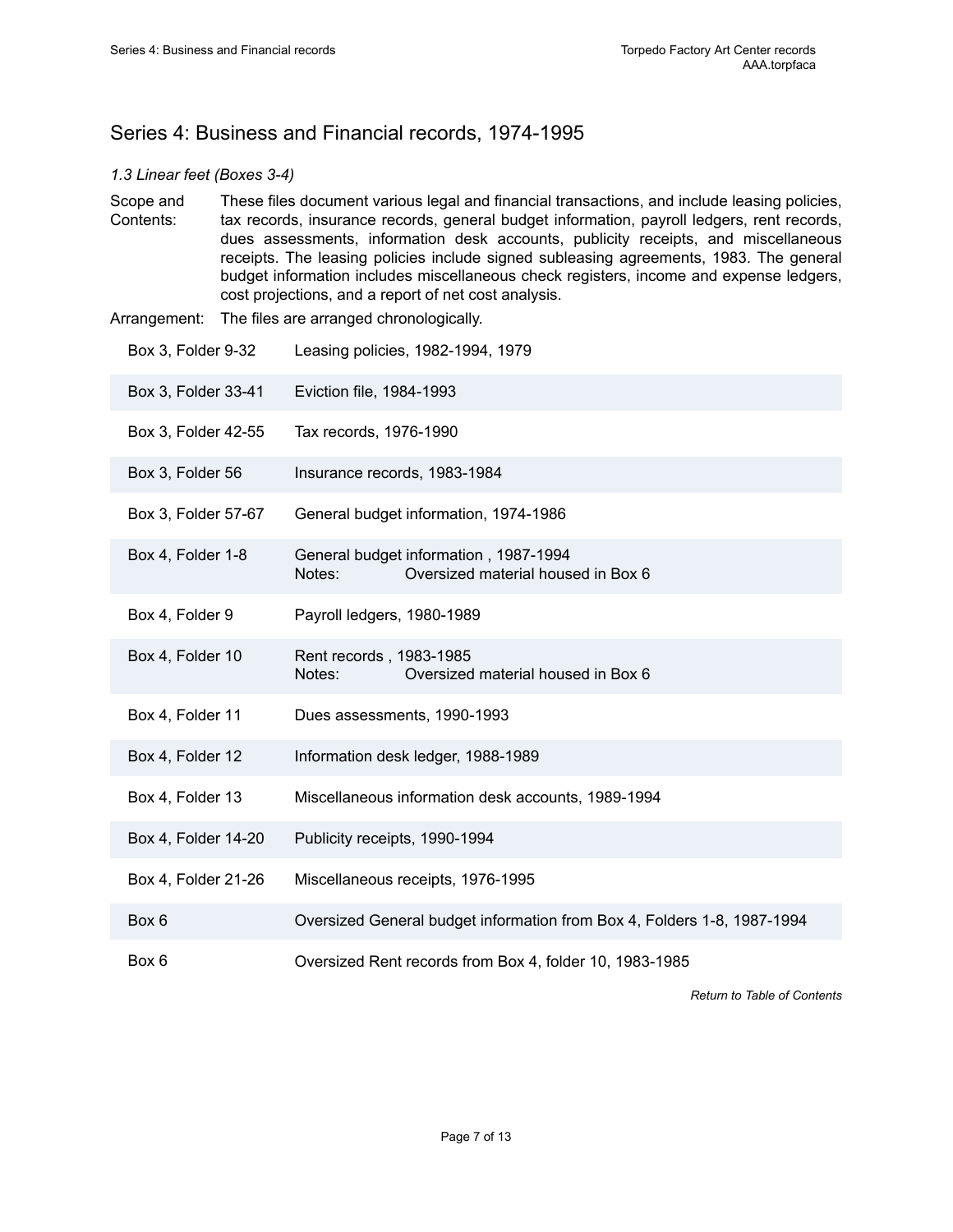# <span id="page-9-0"></span>Series 5: Lists and Directories, 1975-1996

#### *8 Folders (Box 4)*

Scope and Contents: This series consists of listings of artists' names, results of miscellaneous questionnaires and surveys, and miscellaneous notes.

Arrangement: The files are arranged chronologically.

Box 4, Folder 27-29 Lists of artists, 1975-1978

Box 4, Folder 30-33 Artist directories, 1985-1996

Box 4, Folder 34 Miscellaneous notes, undated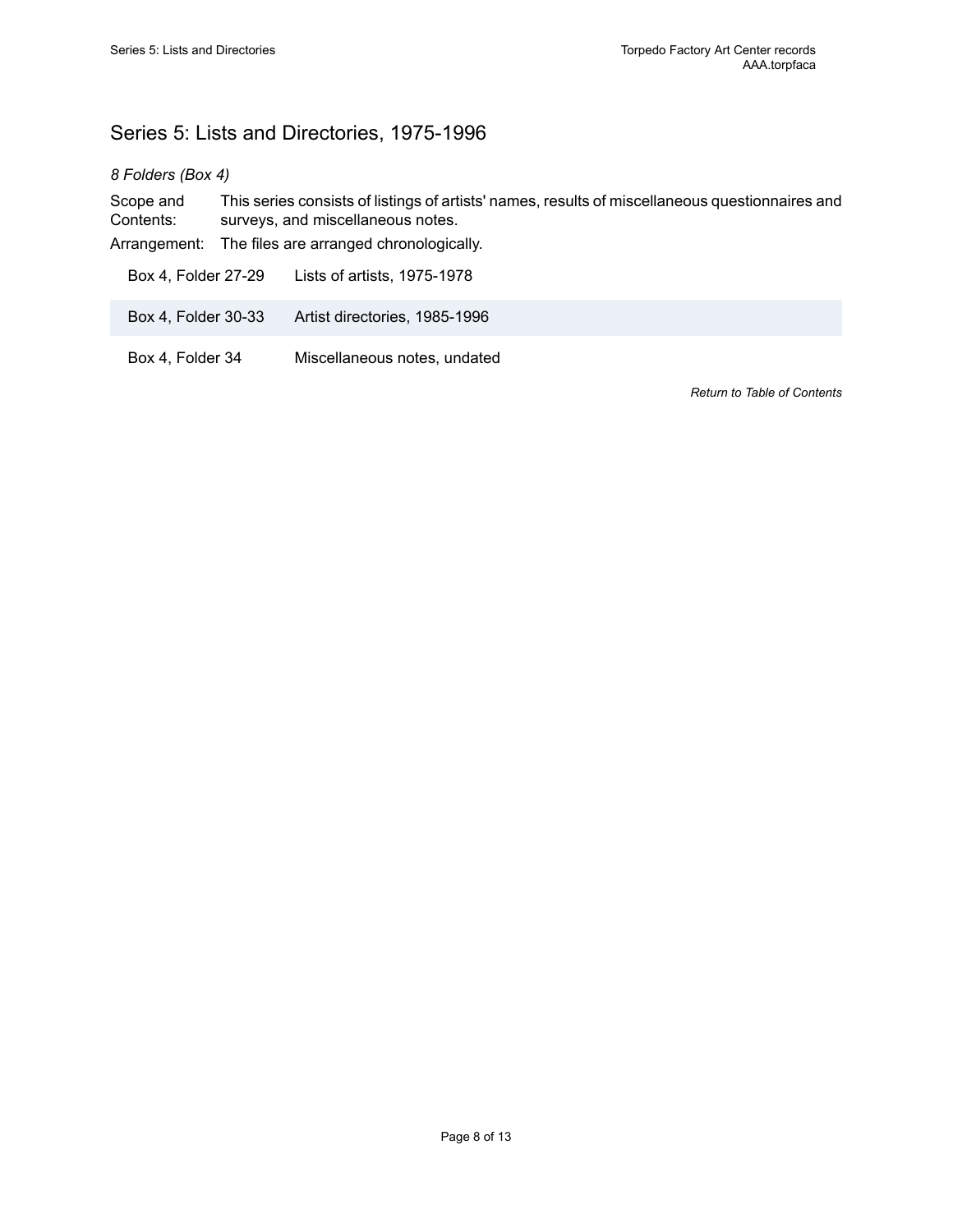# <span id="page-10-0"></span>Series 6: Reports, 1986-1994

#### *5 Folders (Box 4)*

Scope and Contents: This series consists of reports on the operations and management strategy of the Art Center and the cultural plans of the City of Alexandria. Arrangement: The files are arranged chronologically. Box 4, Folder 35 "A Cultural Assessment of the City of Alexandria,", 1992 Box 4, Folder 36 "Final Report of the Torpedo Factory Art Center Working Group,", 1994 Box 4, Folder 37 "The Alexandria Cultural Plan,", 1994 Box 4, Folder 38 "The Management of Strategy Evaluation" by Marcia Guttentag, circa 1986 Box 4, Folder 39 "Letters to the Conference" by Robert Ashley, Leslie Fiedler, Ann Hawley, Thulani Davis, Howard Klein, Mary Macarthur Griffin, Owen Kelly, Ursula Von Rydingsvard, Jim Pomeroy, Ruby Lerner, Martha Rosler, 1986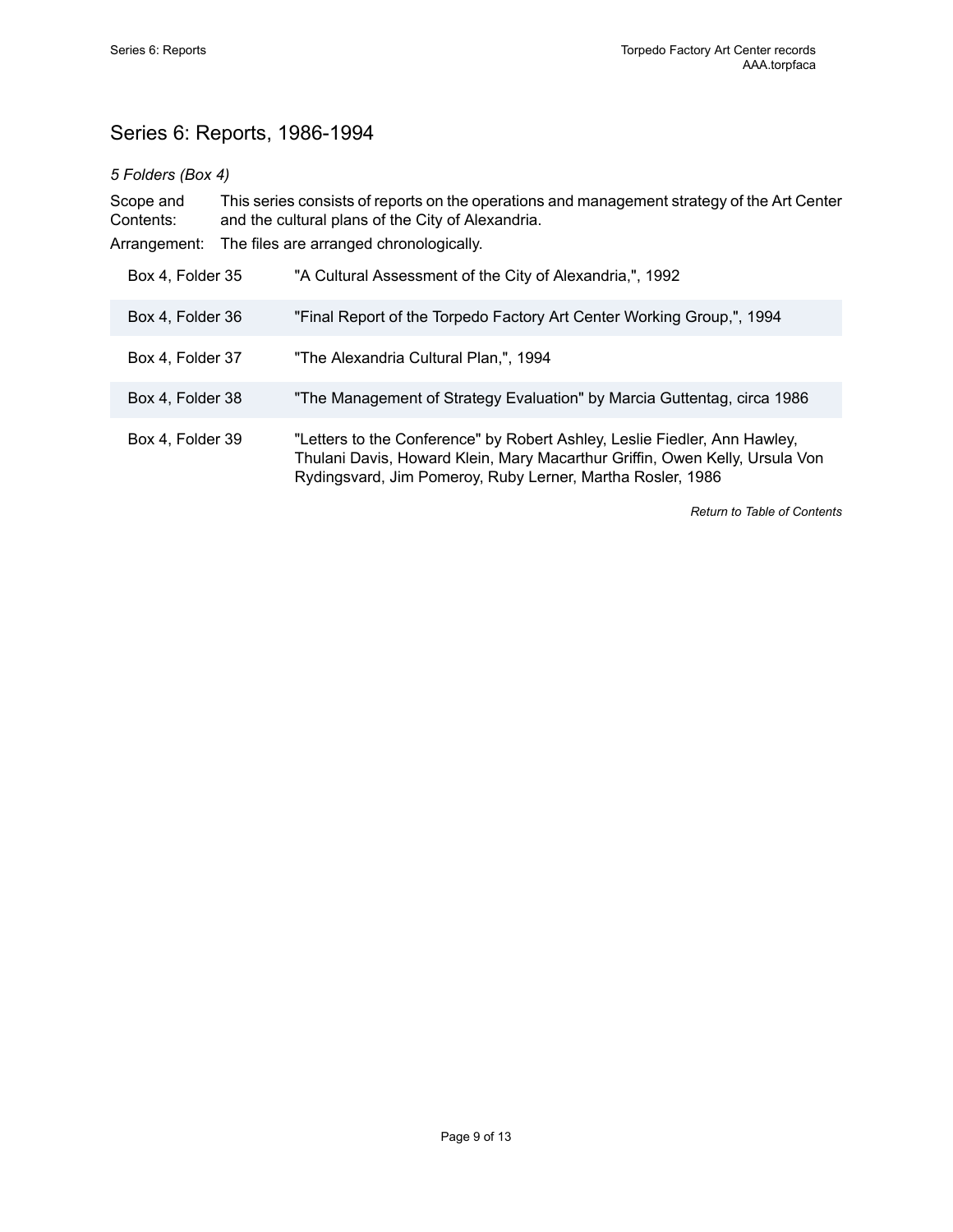# <span id="page-11-0"></span>Series 7: Event Files, 1979-1995

#### *0.3 Linear feet (Box 4)*

- Scope and Contents: This series contains correspondence, reports, receipts, notes, and printed material concerning the planning of special events, including the annual Mardi Gras Costume Ball, and the "Art in the Vineyards" competition.
- Arrangement: The files are arranged chronologically.
- Box 4, Folder 40 Mardi Gras Costume Ball announcement and report, 1986 Box 4, Folder 41 Mardi Gras Costume Ball report, 1987 Box 4, Folder 42 Mardi Gras Costume Ball report, list of expenses, and photographs, 1988 Box 4, Folder 43-45 Mardi Gras Costume Ball correspondence, 1988-Feb. 1989 Box 4, Folder 46 Mardi Gras Costume Ball lists of expenses, 1989 Box 4, Folder 47-48 Mardi Gras Costume Ball receipts, 1988-1989 Box 4, Folder 49 Mardi Gras Costume Ball letters and notes concerning mask-making, 1988-1989 Box 4, Folder 50 Mardi Gras Costume Ball notes and clippings concerning musical groups for hire, 1988-1989 Box 4, Folder 51 Mardi Gras Costume Ball notes and brochures concerning decorations, 1989 Box 4, Folder 52 Mardi Gras Costume Ball notes concerning food and drink, 1988-1989 Box 4, Folder 53 Mardi Gras Costume Ball notes and press releases concerning publicity, 1989 Box 4, Folder 54 Mardi Gras Costume Ball miscellaneous notes, 1989 Box 4, Folder 55 Mardi Gras Costume Ball miscellaneous committee reports, 1989 Box 4, Folder 56 Mardi Gras Costume Ball clippings, 1988-1989 Box 4, Folder 57 Mardi Gras Costume Ball announcements and tickets, 1989 Box 4, Folder 58 Mardi Gras Costume Ball miscellaneous printed material, 1989-1991 Box 4, Folder 59 Mardi Gras Costume Ball photographs by Betty Anderson, 1989 Box 4, Folder 60-62 Mardi Gras Costume Ball photographs by Nina Tisara, 1989 Box 4, Folder 63 Fifteen Years exhibition, 1989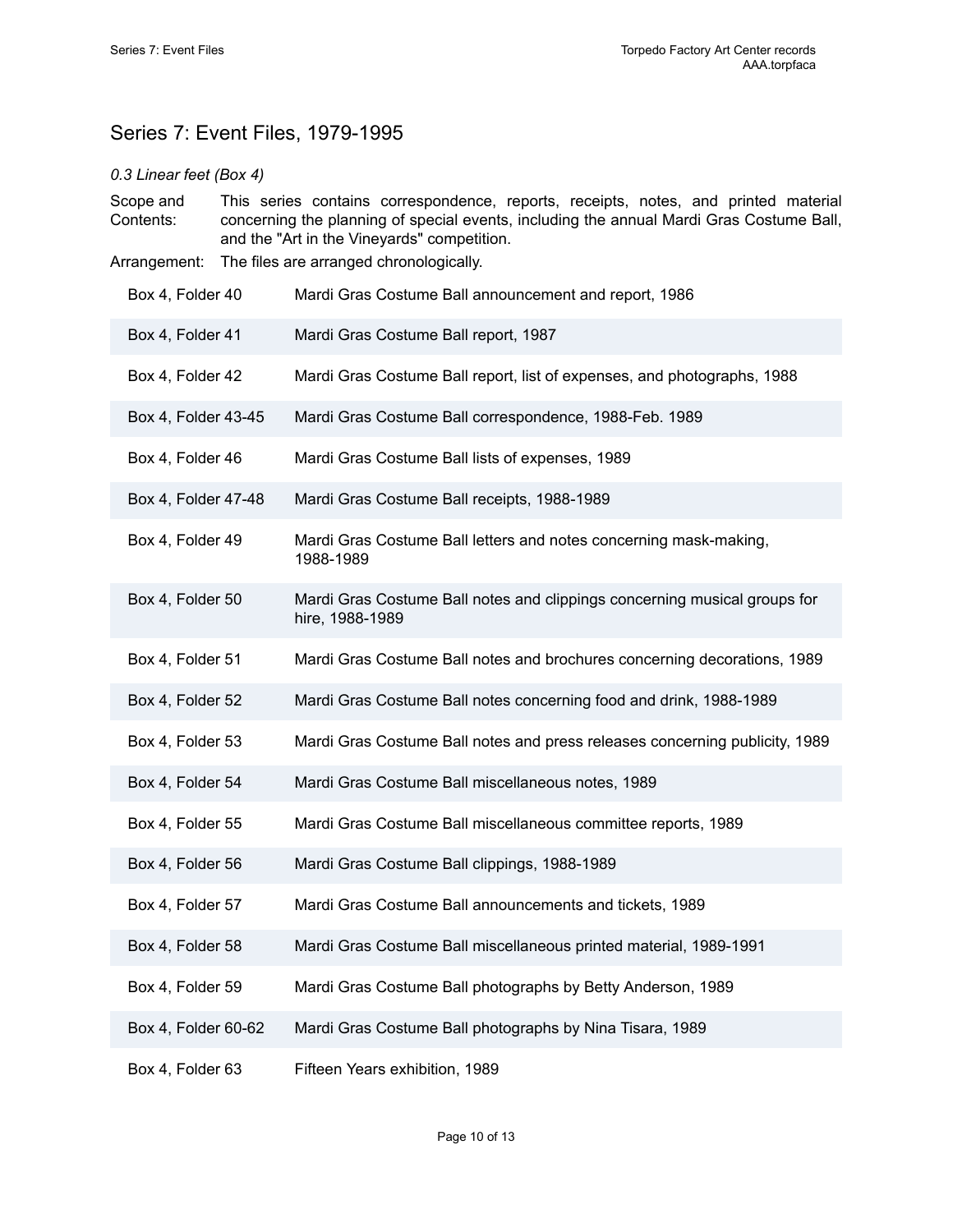| Box 4, Folder 64    | Art in the Vineyards competition correspondence and printed material, 1989 |
|---------------------|----------------------------------------------------------------------------|
| Box 4, Folder 65    | Art in the Vineyards competition photographs of artists, 1989              |
| Box 4, Folder 66    | Art in the Vineyards competition correspondence and printed material, 1990 |
| Box 4, Folder 67    | Art in the Vineyards competition correspondence and printed material, 1991 |
| Box 4, Folder 68    | First Waterfront Wedding Show receipts, notes, and printed material, 1994  |
| Box 4, Folder 69-70 | Miscellaneous musical groups available for events, 1979-1995               |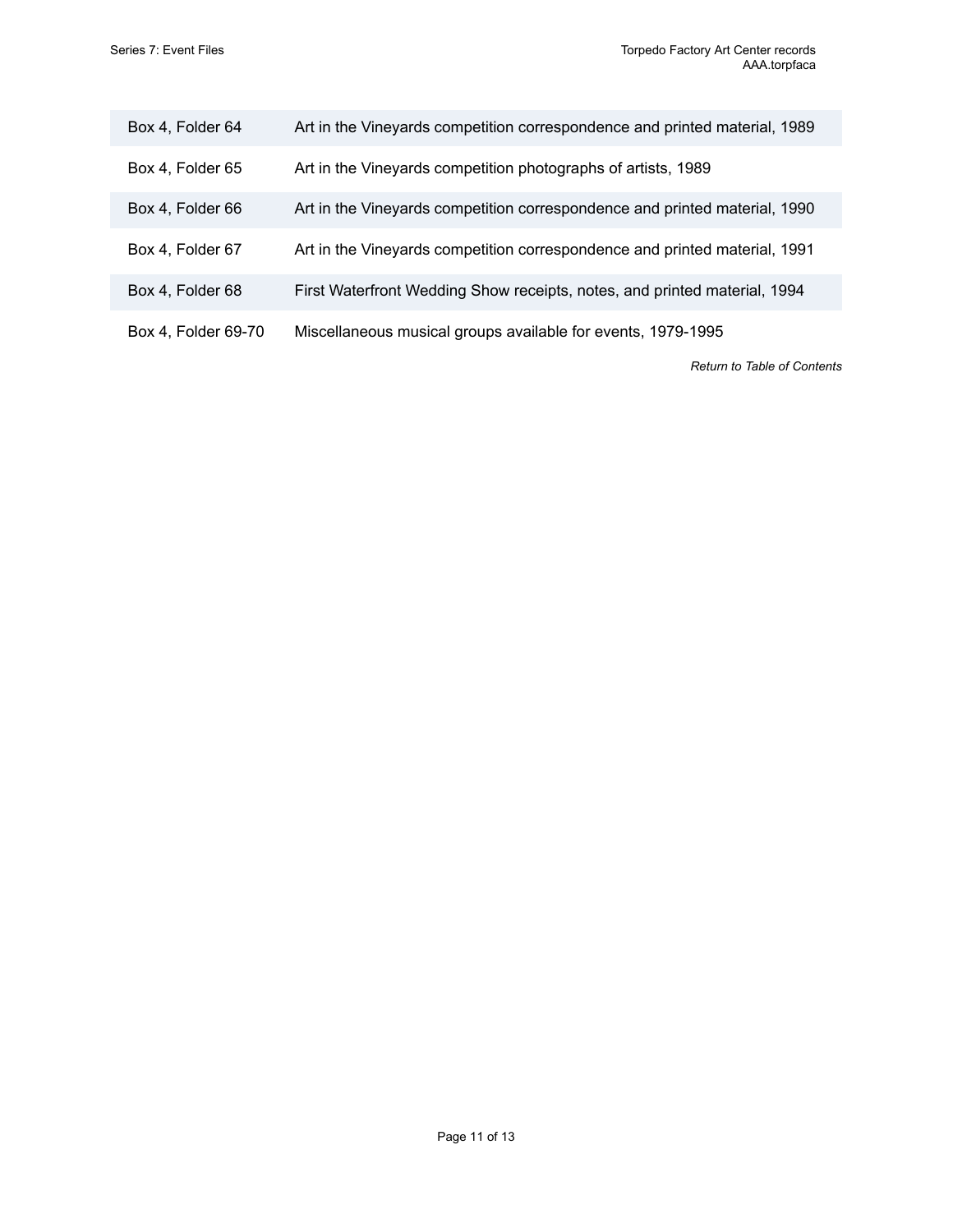# <span id="page-13-0"></span>Series 8: Printed Material, 1975-1995

#### *24 Folders (Box 5)*

Scope and Contents: This series consists of clippings, newsletters, exhibition announcements, brochures, and schedules of classes.

Arrangement: The files are arranged chronologically.

| Box 5, Folder 1-9   | Clippings, 1975-1995                                                |
|---------------------|---------------------------------------------------------------------|
| Box 5, Folder 10-12 | Newsletter: Arts Washington, 1988-1990                              |
| Box 5, Folder 13    | Newsletter: Factory Facts, 1988-1989                                |
| Box 5, Folder 14-19 | Newsletter: Alexandria Commission on the Arts News, 1988-1992, 1986 |
| Box 5, Folder 20    | Newsletter: The Art League Tidings, 1987-1994                       |
| Box 5, Folder 21    | Exhibition announcements, 1988-1989, undated                        |
| Box 5, Folder 22    | Brochures about the Torpedo Factory Art Center, undated             |
| Box 5, Folder 23    | Brochure about the Virginia Commission for the Arts, 1986-1989      |
| Box 5, Folder 24    | Schedule of classes for The Art League, 1987-1993                   |